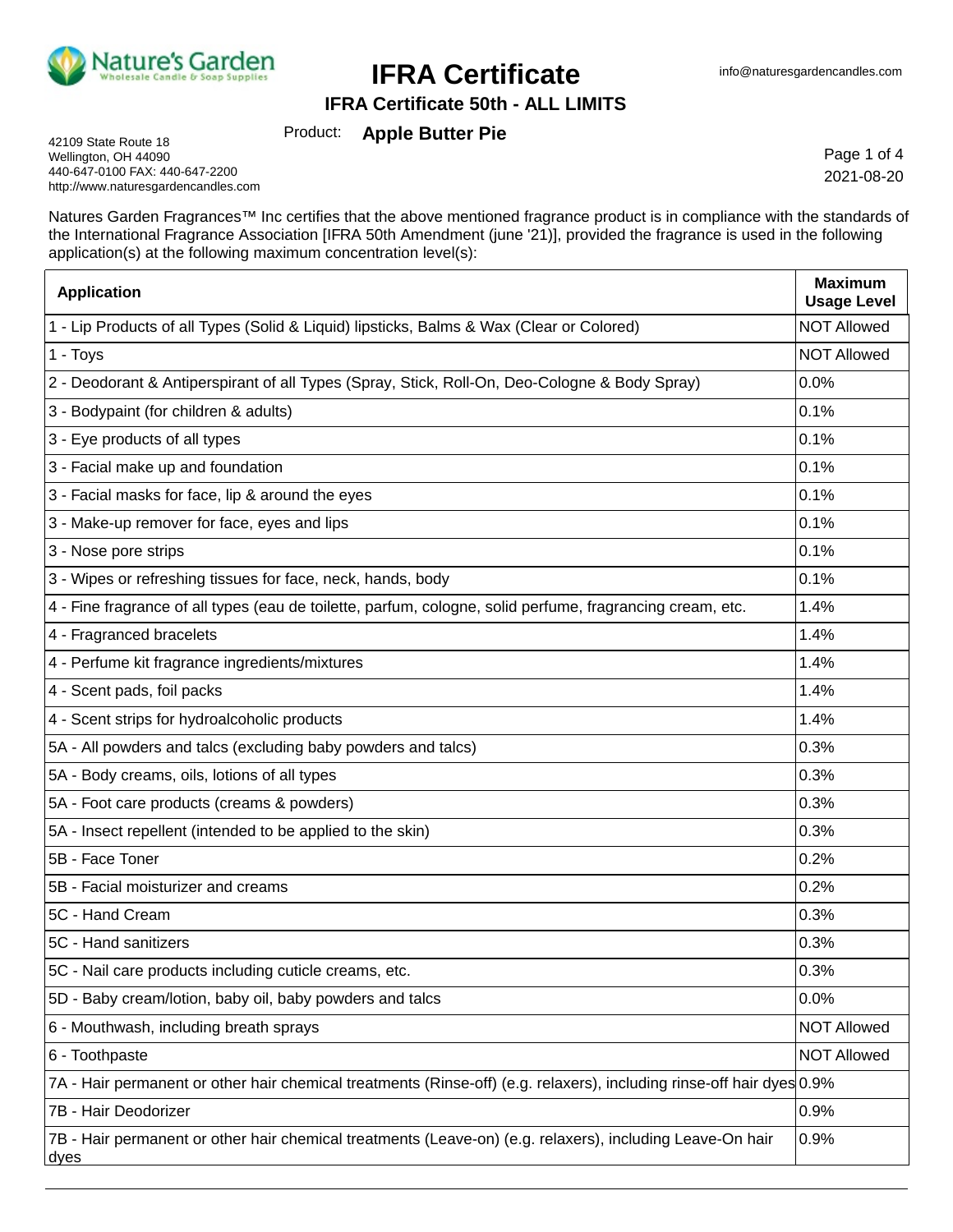

**IFRA Certificate 50th - ALL LIMITS**

Product: **Apple Butter Pie**

42109 State Route 18 Wellington, OH 44090 440-647-0100 FAX: 440-647-2200 http://www.naturesgardencandles.com

Page 2 of 4 2021-08-20

| <b>Application</b>                                                                                                                             | <b>Maximum</b><br><b>Usage Level</b> |
|------------------------------------------------------------------------------------------------------------------------------------------------|--------------------------------------|
| 7B - Hair sprays of all types (pumps, aerosol sprays, etc.)                                                                                    | 0.9%                                 |
| 7B - Hair styling aids Non-Sprays (mousse, gels, leave in conditioners)                                                                        | 0.9%                                 |
| 7B - Shampoo - Dry (waterless shampoo)                                                                                                         | 0.9%                                 |
| 8 - Baby Wipes                                                                                                                                 | 0.0%                                 |
| 8 - Intimate wipes                                                                                                                             | 0.0%                                 |
| 8 - Tampons                                                                                                                                    | 0.0%                                 |
| 8 - Toilet Paper (wet)                                                                                                                         | 0.0%                                 |
| 9 - All depilatories (including facial) and waxes for mechanical hair removal                                                                  | 2.7%                                 |
| 9 - Baby wash, bath, shampoo                                                                                                                   | 2.7%                                 |
| 9 - Bar Soap                                                                                                                                   | 2.7%                                 |
| 9 - Bath gels, foams, mousses, salts, oils and other products added to bathwater                                                               | 2.7%                                 |
| 9 - Body washes and shower gels of all types                                                                                                   | 2.7%                                 |
| 9 - Cleanser for face, eyes and lips                                                                                                           | 2.7%                                 |
| 9 - Conditioner (rinse-off)                                                                                                                    | 2.7%                                 |
| 9 - Foot care products (feet are placed in a bath for soaking)                                                                                 | 2.7%                                 |
| 9 - Liquid soap                                                                                                                                | 2.7%                                 |
| 9 - Shampoo of all type                                                                                                                        | 2.7%                                 |
| 9 - Shampoos for pets                                                                                                                          | 2.7%                                 |
| 9 - Shaving creams of all types (stick, gels, foams, etc.)                                                                                     | 2.7%                                 |
| 10A - Dry cleaning kits                                                                                                                        | 2.7%                                 |
| 10A - Fabric softeners of all types including fabric softener sheets                                                                           | 2.7%                                 |
| 10A - Floor wax                                                                                                                                | 2.7%                                 |
| 10A - Fragranced oil for lamp ring, reed diffusers, pot-pourri, etc.                                                                           | 2.7%                                 |
| 10A - Hand dishwashing detergent (including concentrates)                                                                                      | 2.7%                                 |
| 10A - Hand wash laundry detergent (including concentrates)                                                                                     | 2.7%                                 |
| 10A - Hard surface cleaners of all types (bathroom and kitchen cleansers, furniture polish, etc.)                                              | 2.7%                                 |
| 10A - Household cleaning products, leather cleaning wipes, stain removers, fabric enhancing sprays,                                            | 2.7%                                 |
| 10A - Household cleaning products, other types including fabric cleaners, soft surface cleaners, carpet<br>cleaners, furniture polishes sprays | 2.7%                                 |
| 10A - Household cleaning products, treatment products for textiles (starch sprays, fabric treated with<br>fragrances after wash, deodorizers)  | 2.7%                                 |
| 10A - Laundry pre-treatment of all types (e.g. paste, sprays, sticks)                                                                          | 2.7%                                 |
| 10A - Machine laundry detergents with skin contact (e.g. liquids, powders) including concentrates                                              | 2.7%                                 |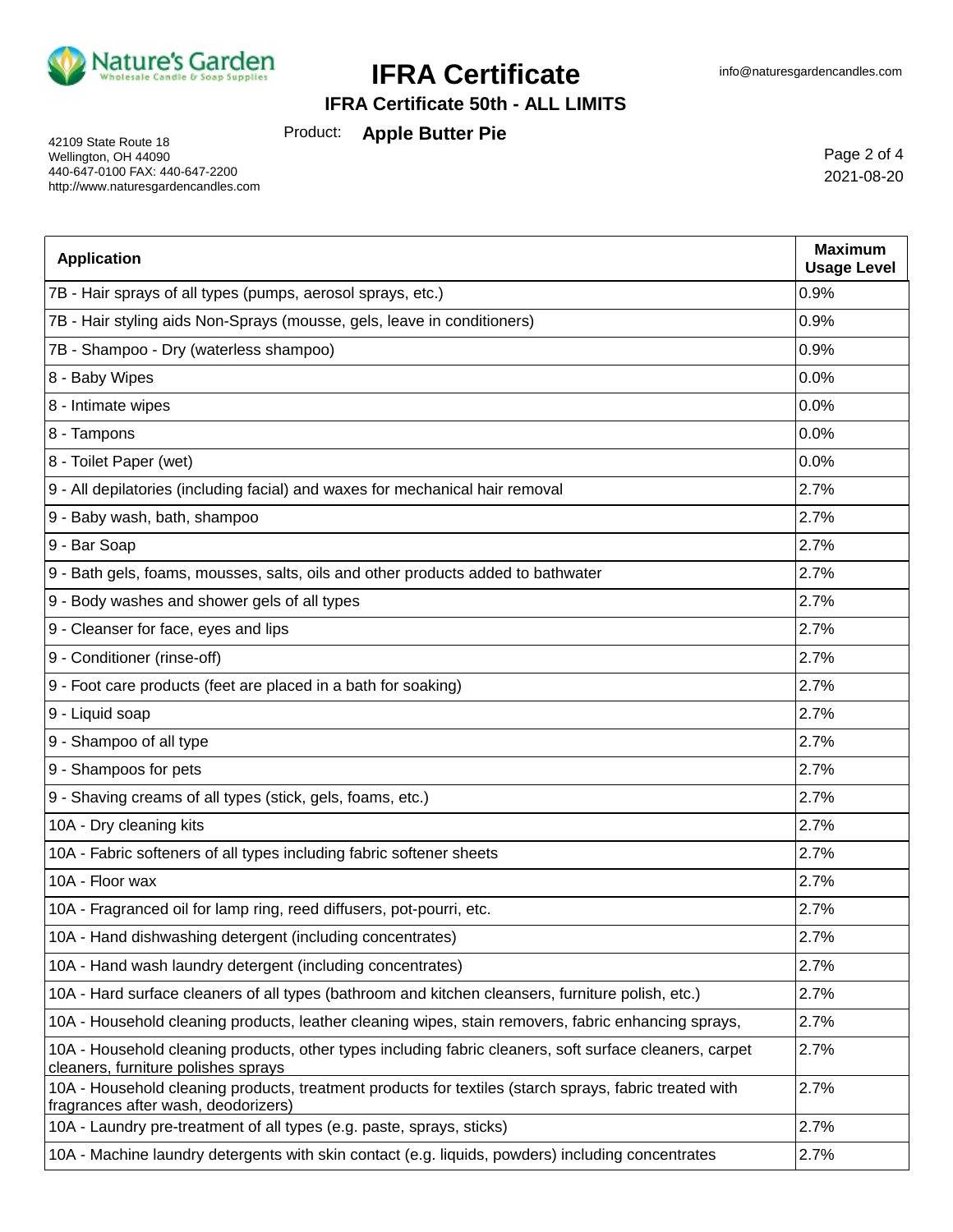

### **IFRA Certificate 50th - ALL LIMITS**

Product: **Apple Butter Pie**

42109 State Route 18 Wellington, OH 44090 440-647-0100 FAX: 440-647-2200 http://www.naturesgardencandles.com

Page 3 of 4 2021-08-20

| <b>Application</b>                                                                                                                  | <b>Maximum</b><br><b>Usage Level</b> |
|-------------------------------------------------------------------------------------------------------------------------------------|--------------------------------------|
| 10A - Odored distilled water (that can be added to steam irons)                                                                     | 2.7%                                 |
| 10A - Toilet seat wipes                                                                                                             | 2.7%                                 |
| 10B - Aerosol/spray insecticides                                                                                                    | 10.1%                                |
| 10B - Air freshener sprays, including aerosol and pump                                                                              | 10.1%                                |
| 10B - Sprays (of all types) applied to animals                                                                                      | 10.1%                                |
| 11A - Adult incontinence pant, pad                                                                                                  | 0.0%                                 |
| 11A - Diapers (baby & adult)                                                                                                        | 0.0%                                 |
| 11A - Feminine hygiene conventional pads, liners, interlabial pads                                                                  | 0.0%                                 |
| 11A - Toilet paper (dry)                                                                                                            | 0.0%                                 |
| 11B - Facial masks (paper/protective) e.g. surgical masks not used as medical device                                                | 0.0%                                 |
| 11B - facial tissues (dry tissues)                                                                                                  | 0.0%                                 |
| 11B - Fertilizers, Solid (pellet or powder)                                                                                         | 0.0%                                 |
| 11B - Napkins                                                                                                                       | 0.0%                                 |
| 11B - Paper towels                                                                                                                  | 0.0%                                 |
| 11B - Scented socks, gloves                                                                                                         | 0.0%                                 |
| 11B - Tights with moisturizers                                                                                                      | 0.0%                                 |
| 11B - Wheat bags                                                                                                                    | 0.0%                                 |
| 12 - Air delivery systems                                                                                                           | No Restriction                       |
| 12 - Air fresheners and fragrancing of all types (Concentrated Aerosol metered doses, plug-ins, closed<br>systems, solid substrate) | No Restriction                       |
| 12 - Air fresheners and fragrancing of all types (incense, liquid refills (Cartridge), air freshening crystals)                     | No Restriction                       |
| 12 - Air fresheners and fragrancing of all types (membrane delivery, electical, powders, fragrancing sachets) No Restriction        |                                      |
| 12 - Candles of all types (including encased)                                                                                       | No Restriction                       |
| 12 - Cat litter                                                                                                                     | No Restriction                       |
| 12 - Cell phone cases                                                                                                               | No Restriction                       |
| 12 - Deodorizers/maskers not intended for skin contact (e.g. fabric drying machine deodorizers, carpet<br>powders)                  | No Restriction                       |
| 12 - Dishwash detergent and deodorizers - for Machine Wash                                                                          | No Restriction                       |
| 12 - Fuels                                                                                                                          | No Restriction                       |
| 12 - Insecticides (e.g. mosquito coil, paper, electrical, for clothing) excluding aerosols/sprays                                   | No Restriction                       |
| 12 - Joss sticks or incense sticks                                                                                                  | No Restriction                       |
| 12 - Laundry detergents with minimal skin contact (e.g. liquid tabs, pods)                                                          | No Restriction                       |
| 12 - Olfactive Board Games                                                                                                          | No Restriction                       |